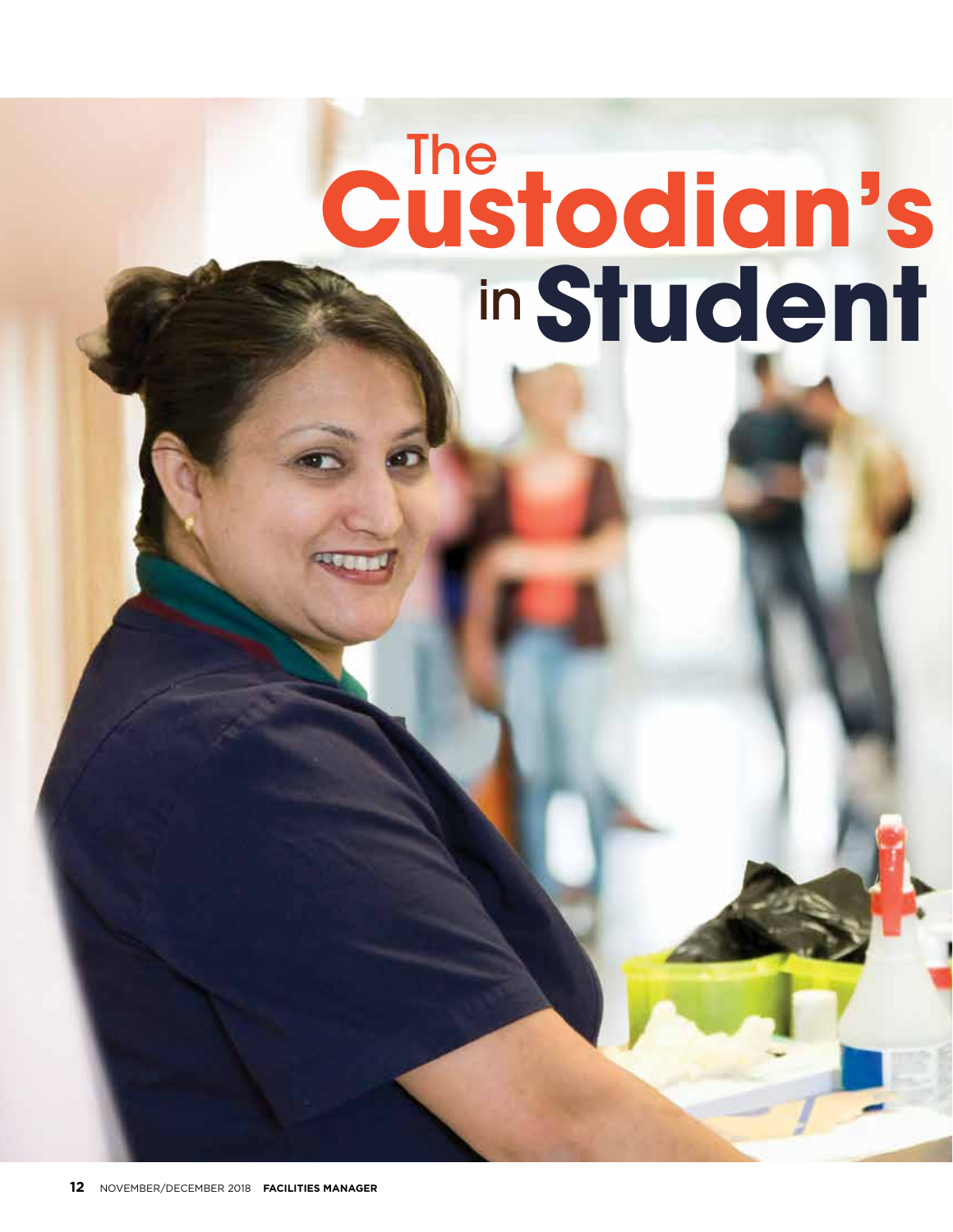# Success **Role**

## By Steven D. Gilsdorf, CEFP

If yought is given thought is given the secret.<br> **I** That's the secret. 'm going to reveal a secret that many people don't know about. Yet, once some thought is given to that secret, it becomes readily accepted. Ready? Here it is: "Custodians have a key role to play in student success." There it is. That's it.

Cleaning is important to the health and safety of the campus and its occupants. That's no surprise. The real secret, though, is the custodian's interactions with students. Those interactions can truly impact how a student succeeds.

#### **OVERLOOKED AND UNDERVALUED**

I will admit to having some bias toward custodians and custodial work. I've been involved with cleaning for the majority of my 18 years in facilities management. That has allowed me to see the complexities of custodial work. I have come to appreciate many of the varied nuances that not everyone else does. From my personal observation and research, I've concluded that some of the key impacts made by custodians are overlooked and undervalued by the general campus community.

Let's begin with the general responsibilities of the custodian. A commonly accepted definition of a custodian is "one who cleans and maintains a building." The impact of cleaning related to recruitment and retention has been established, especially by Campbell & Bigger's article, "Cleanliness and Learning in Higher Education" (*Facilities Manager,* July/August 2008). There are additional studies that correlate cleaning to attendance, morale, and performance of building occupants (all citations are listed at the end of the article), including "The Smell of Virtue: Clean Scents Promote Reciprocity and Charity" (Liljenquist, Zhong, & Galinsky, 2010) and "Broken Windows: The Police and Neighborhood Safety" (Wilson & Kelling, 1982). Appreciating cleaning's significance within the higher education environment can help cement the recognition of the importance of the custodian's role for the greater university. Cleaning for health and safety are obvious and key parts of the custodial role where it relates to student success.

Custodians have a unique place and position to assist in student success. This is seen in another element of their role, that of "steward" or "caretaker." The custodian works in every place and sees every face on campus, in the classrooms and hallways of academic buildings and in the living and lounging areas of the residence halls. Often, custodians see where students are more vulnerable, open to, and possibly in need of influence. It is the custodian's special role that allows them to be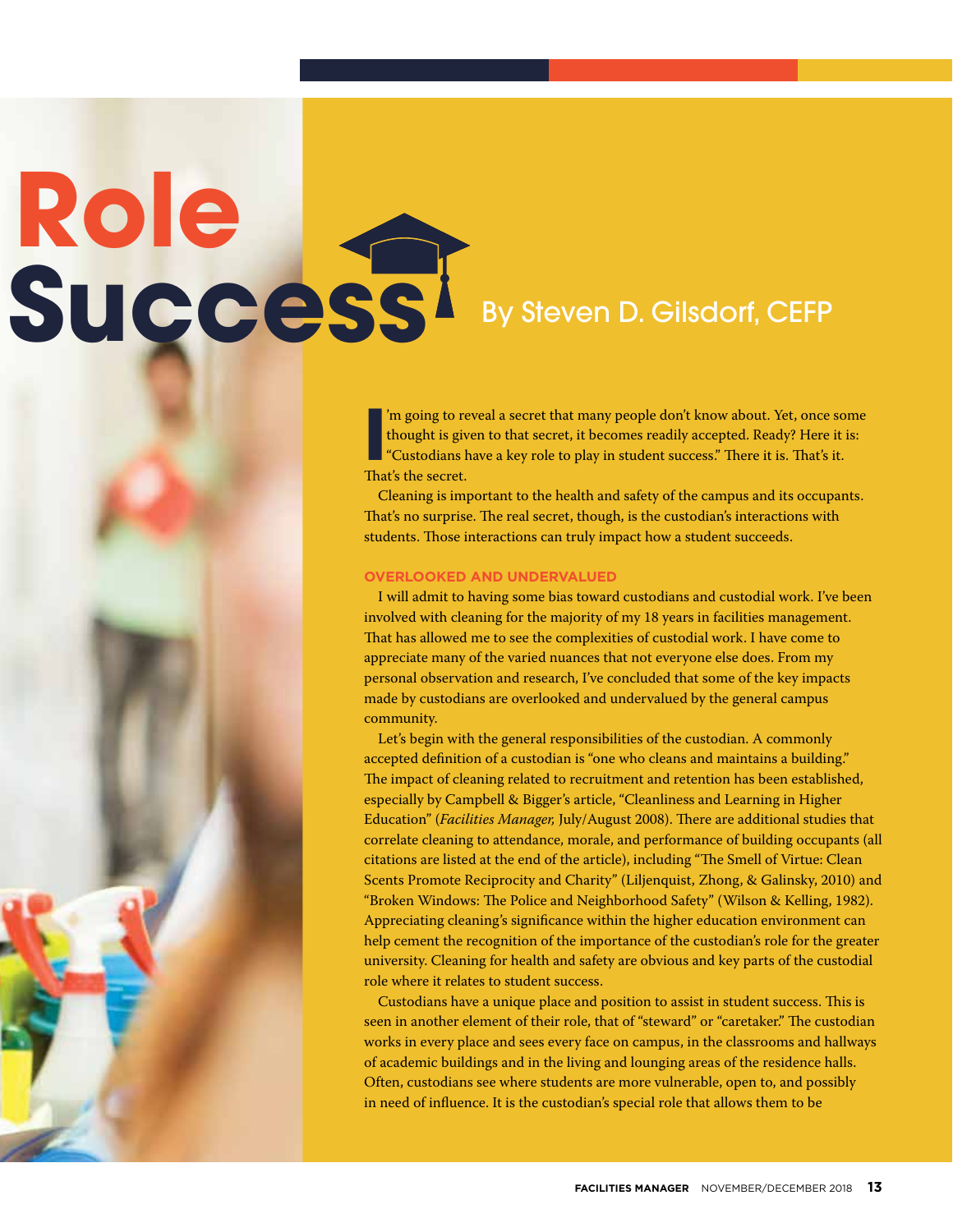overlooked—as well as placing them in a unique position to help students in need.

I had an opportunity to complete some research on the role of the custodian. The goal of the research was to identify and highlight those custodian behaviors that positively impact student success. Here is the focus of that research:

#### *Problem*

The role of custodial personnel is often overlooked and undervalued in the equation for student success.

#### *Purpose*

Identify behaviors of custodial personnel that have a potential positive impact on student success. What role behaviors are presented by custodial personnel that impact student success in university settings?

### **CHANGING PERCEPTIONS:**

#### **CUSTODIANS ARE MUCH MORE THAN CLEANERS**

My study added to the research that broadens the understanding of the custodian role within the higher education setting; it set out to complement the research that identifies nontypical role behaviors (beyond cleaning) performed by custodians that impact student success. By identifying and validating those behaviors, the hope is that the custodian's perceived role can change, and therefore receive heightened recognition by others within the university setting. By identifying those behaviors, appropriate training and professional development can be provided to boost the impact custodians are already having on student success.

The literature turned up in my research revealed few studies that looked specifically at the role of the custodian, with even fewer that looked at the person of the cleaner specifically. A small number of studies did include custodians within the greater blue-collar description.

One qualitative study stood out, which focused on and identified impactful custodial behaviors as it investigated custodian–student interactions within a student housing setting (Reed, 2015). My study expanded on Reed's by taking the research to other areas of campus to determine the results of interactions between university students and custodians; those areas are the classroom buildings and collegiate athletic buildings that custodians maintain.

 Reed's study identified two different categories of duties that positively impact students: duties that are institutionally assigned and duties as assumed by the employee.

#### **DUTIES ASSIGNED: SOCIAL STIGMA**

The institutionally assigned duties are those normally associated with the custodian role. Those duties include the

*Sisu* can be seen as the custodian's "internal guidance system," which motivates them to perform quality work and to persevere through the "purgatorial" monotony of cleaning the same space day after day while remaining upbeat about their service.



cleaning tasks that are formally performed and provide more direct support for student success. The research revealed that these duties, while important to the student, can reduce the self-esteem of the cleaner—there is a perceived social stigma from others around campus. Often, cleaning is viewed as beneath the stature of others and can be perceived as menial. This perception is reinforced by the challenging work that custodians perform and by the transient nature of the workers themselves (Ayllon, 2013).

One study of university custodians was able to identify the fear and despair custodians feel while performing their work (Magolda & Delman, 2014). The report shared how institutional policies shape and sometimes force custodians into roles that separate them from the rest

of the campus community and also fuel injustice. The study states that the increase of "business" practices in university settings has discouraged custodians' courageous acts, amplified "caste" (class) differences, and made it harder for custodians to cross subculture borders. This focus on business practices negatively impacts university custodians by repeatedly pushing them aside. Often, such efforts to improve efficiency and effectiveness interfere with a university's economic justice and equity goals, particularly toward undervalued, overlooked custodians.

The studies I examined emphasized the custodian's perceived role in the campus community. Those perceived-role traits of a custodian include being ignored, overlooked, and having limited engagement and contact with others unless there is a business need to reach out (Lucas & Buzzanell, 2014). My study validated and confirmed the role of the custodian as perceived by the students, faculty, and staff as being overlooked. Nevertheless, other studies showed that blue-collar work, including custodial, adds to and improves upon the overall performance of an organization (Lucas & Buzzanell, 2014). This study also introduced the concept of *Sisu*.

*Sisu* is a Finnish term defined as stoic and persistent determination, resilience, and the resolve to continue and overcome in the face of adversity. *Sisu* is a combination of "stamina, perseverance, courage, and determination held in reserve for hard times"—in other words, good old-fashioned "grit." Perhaps due to my career in and around custodial and cleaning, I find such this an accurate term for describing a custodian. *Sisu* can be seen as the custodian's "internal guidance system," which motivates them to perform quality work and to persevere through the "purgatorial" monotony of cleaning the same space day after day while remaining upbeat about their service.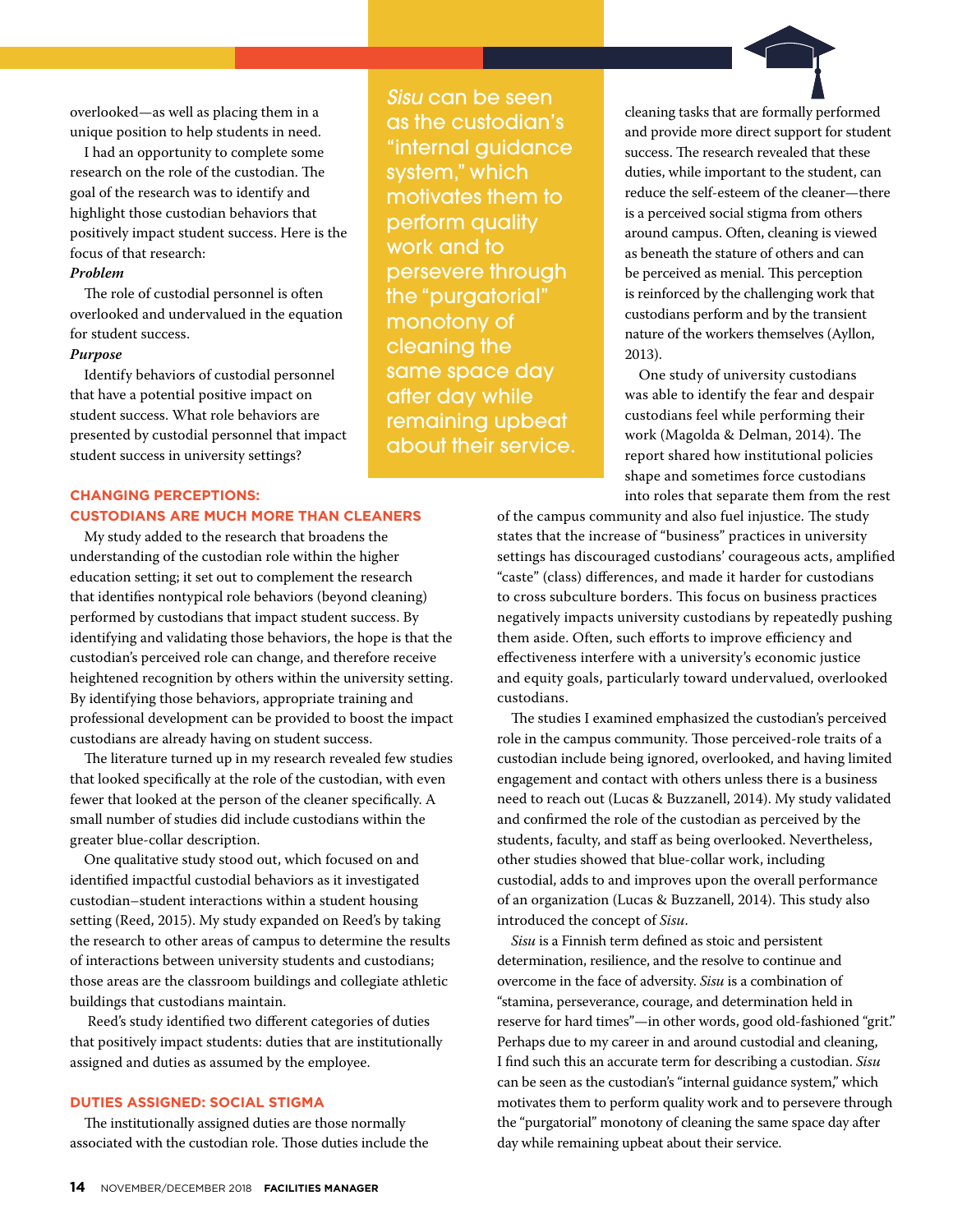#### **DUTIES ASSUMED: MENTORING AND SUPPORTING**

Returning to Reed's study, the second category of duties he identifies—those assumed by employees—are another area where they have an impact on student success. These duties can be broken down further into two types of employeeassumed behavior. The first type is mentoring, and includes role modeling, advising, and contributing. The second type involves supportive interactions, and includes comforting, encouraging, observing, participating, and nurturing.

The mentoring behavior takes place as custodians choose a student to guide. Many of the responses I received show custodians taking a personal interest in helping students and wanting to assist them by being examples to them and sharing their stories with them. Sometimes the custodians were chosen by the students and were sought out for whom they represented. The studies showed that minority students were greatly impacted by minority custodians and would seek them out for life advice. In turn, minority custodians saw themselves as agents of the institution who could speak directly to the trials of the minority student. Often, minority students and custodians come from similar cultural backgrounds and can relate on several levels.

The second type of employee-assumed behavior is more parental, and involves custodians acting as surrogate parents to students who are away from home. Often, it is the custodian's empathy that leads them to students in need, whether that need arises out of stress from exams, project deadlines, or just being away from parents for the first time. Such supporting behaviors can include a custodian showing up at a student's athletic event, fine arts exhibit, or graduation, or talking with a student before, during, or after a big exam or project.

 Students may seek such support at times when they could use a more familial support system. For example, they may seek out custodians to introduce parents, partners, and children to other campus faculty or personnel at postgraduation and alumni events. For students who are from out of state, overseas, or are just homesick, custodians can become surrogate parents providing emotional support, and, when needed, challenging them to do their best and carry on through the tough periods presented by the college experience. It is through behaviors like these that the university can see satisfied the purpose of social justice and life fulfillment for the student; such employee-assumed duties can lead to the humanization of their educational experience. These interactions also impact custodians by providing them occupational esteem and a greater sense of purpose in their work.

#### THE BEST SAFETY RECORD IN THE INDUSTRY!

SAFER BY

DESIGN Today, there is a commonly accepted belief in the boiler industry that watertube boilers are intrinsically safer than firetube boilers due to their design. Miura understands the importance of absolute safety as well as anyone, and have designed and engineered their watertube boilers around achieving this goal, while maximizing reliability and efficiency. With more than 140,000 units in operation world-wide, Miura's "Safer by Design" boilers have experienced zero catastrophic vessel failures resulting in casualty, an amazing achievement.

- **▶ Low-water content design means less stored potential energy.**
- **▶ Unique technology and boiler geometry ensures greater safety.**
- **▶ Advanced, numerous safeguards maximize safer operation.**
- **▶ A better watertube boiler built around safety, reliability, and**  efficiency.

Manufactured in Rockmart, GA

**FREE SAFETY WHITEPAPER www.miura-info.com/safety** email: **us.learnmore@miura-info.com** call: **888-309-5574**

MÍURA

Miura LX-300, Industrial Steam Boiler

**miuraboiler.com MIURA**